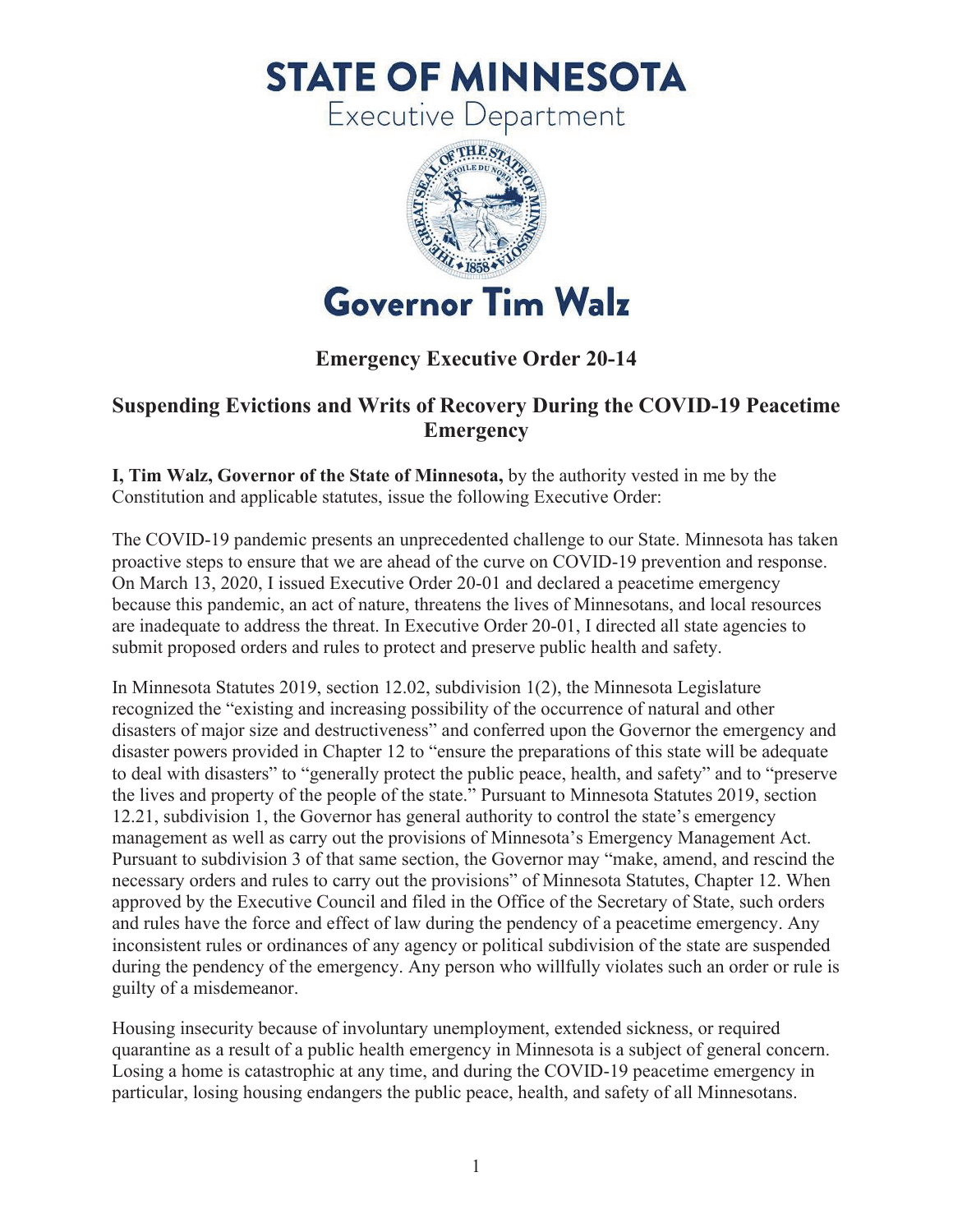Public health and safety are promoted by stabilizing households which, through no fault of their own, may suddenly have the inability to afford rent. Providing a temporary moratorium on eviction actions allows these households to remain stably housed as they safeguard the health of themselves, their families, and other Minnesotans. Current laws and rules do not allow for cessation of notices to terminate tenancies, eviction actions, or issuing of writs of recovery during the COVID-19 pandemic.

On March 18, 2020, the President announced that the U.S. Department of Housing and Urban Development will suspend all foreclosures and evictions until April 30, 2020. As of March 18, 2020, more than 24 other states, counties, cities, and judicial districts across the nation had issued directives suspending evictions. Restricting evictions is a vital tool to keep Minnesotans in their homes to mitigate the community spread of COVID-19 in Minnesota and nationwide.

For these reasons, I order as follows:

- 1. Beginning no later than March 24, 2020 at 5:00 pm, and continuing for the duration of the peacetime emergency declared in Executive Order 20-01 or until this Executive Order is rescinded, for property owners, mortgage holders, or other persons entitled to recover residential premises after March 1, 2020 because a household remains in the property after a notice of termination of lease, after the termination of the redemption period for a residential foreclosure, after a residential lease has been breached, or after nonpayment of rent, the ability to file an eviction action under Minnesota Statutes 2019, section 504B.285 or 504B.291 is suspended. This suspension will allow households to remain sheltered during the peacetime emergency. Nothing in this Executive Order relieves a tenant's obligation to pay rent. This suspension does not include eviction actions based on cases where the tenant seriously endangers the safety of other residents or for violations of Minnesota Statutes 2019, section 504B.171, subdivision 1.
- 2. Beginning no later than March 24, 2020 at 5:00 pm, and continuing for the duration of the peacetime emergency declared in Executive Order 20-01 or until this Executive Order is rescinded, all residential landlords must cease terminating residential leases during the pendency of the emergency, except where the termination is due to the tenant seriously endangering the safety of other residents or for violations of Minnesota Statutes 2019, section 504B.171, subdivision 1.
- 3. Beginning no later than March 24, 2020 at 5:00 pm, and continuing for the duration of the peacetime emergency declared in Executive Order 20-01 or until this Executive Order is rescinded, all officers who hold a writ of recovery of premises and order to vacate must cease executing such writs as required by Minnesota Statutes 2019, section 504B.365, subdivision 1, with the exception of writs of recovery designated as a priority execution under Minnesota Statutes 2019, section 504B.365, subdivision 2, for any order to vacate that is based on an eviction under Minnesota Statutes 2019, section 504B.171, or on the basis that the tenant seriously endangered the safety of other residents.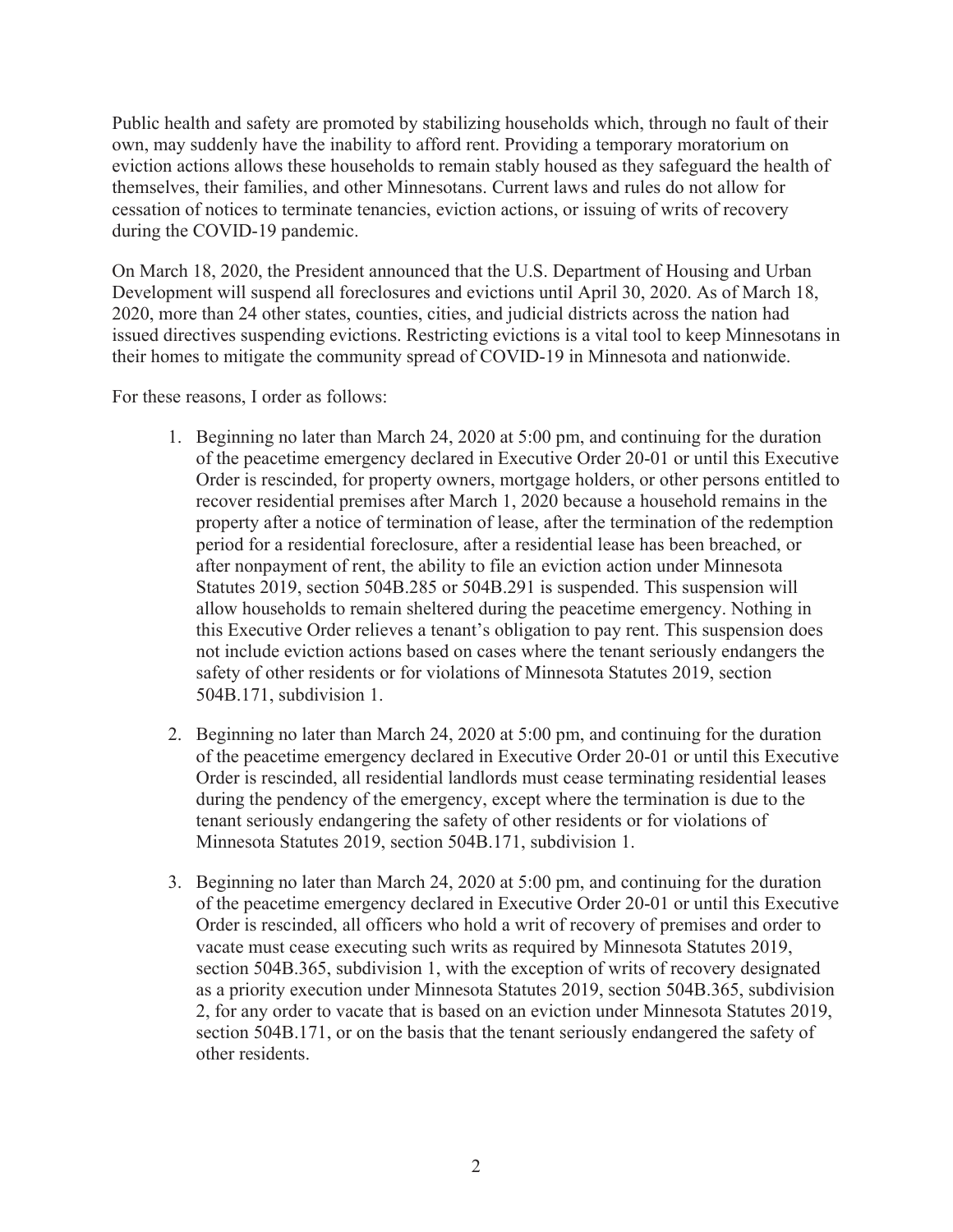- 4. Financial institutions holding home mortgages are requested to implement an immediate moratorium on all pending and future foreclosures and related evictions when the foreclosure or foreclosure-related eviction arises out of a substantial decrease in income or substantial out of pocket medical expenses caused by the COVID-19 pandemic, or any local, state or federal governmental response to COVID-19. Financial institutions are also strongly urged not to impose late fees or other penalties for late mortgage payments related to the COVID-19 pandemic.
- 5. Pursuant to Minnesota Statutes 2019, section 12.45, a person who willfully violates paragraphs 1, 2, or 3 of this Executive Order is guilty of a misdemeanor and upon conviction must be punished by a fine not to exceed \$1,000, or by imprisonment for not more than 90 days. The Attorney General may also seek any relief available pursuant to Minnesota Statutes 2019, section 8.31.
- 6. This Executive Order does not apply to properties on federal tribal trust land.
- 7. Nothing in this Executive Order shall in any way restrict state or local authority to order any quarantine, isolation, or other public health measure that may compel an individual to remain physically present in a particular residential real property.

Pursuant to Minnesota Statutes 2019, section 4.035, subdivision 2, and section 12.32, this Executive Order is effective immediately upon approval by the Executive Council. It remains in effect until the peacetime emergency declared in Executive Order 20-01 is terminated or until it is rescinded by proper authority.

A determination that any provision of this Executive Order is invalid will not affect the enforceability of any other provision of this Executive Order. Rather, the invalid provision will be modified to the extent necessary so that it is enforceable.

Signed on March 23, 2020.

 $\overline{z}$  2. m/a/

**Tim Walz**  Governor

Filed According to Law:

\_\_\_\_\_\_\_\_\_\_\_\_\_\_\_\_\_\_\_\_\_\_\_\_\_\_\_\_\_\_\_\_\_\_\_\_\_

**Steve Simon**  Secretary of State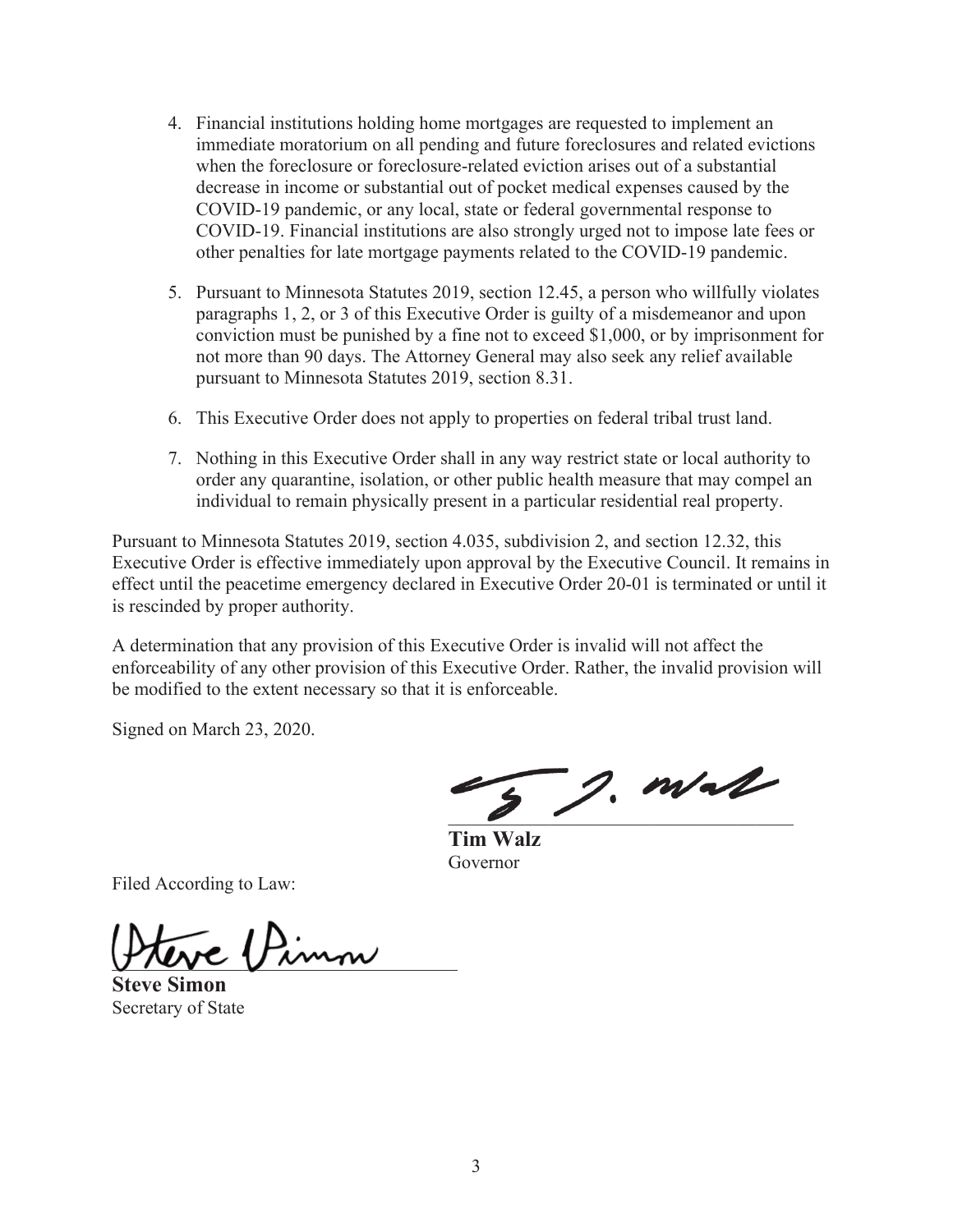Approved by the Executive Council on March 23, 2020:

Pobuts Davis

**Alice Roberts-Davis**  Secretary, Executive Council

Filed March 23, 2020 Office of the Minnesota Secretary of State, Steve Simon